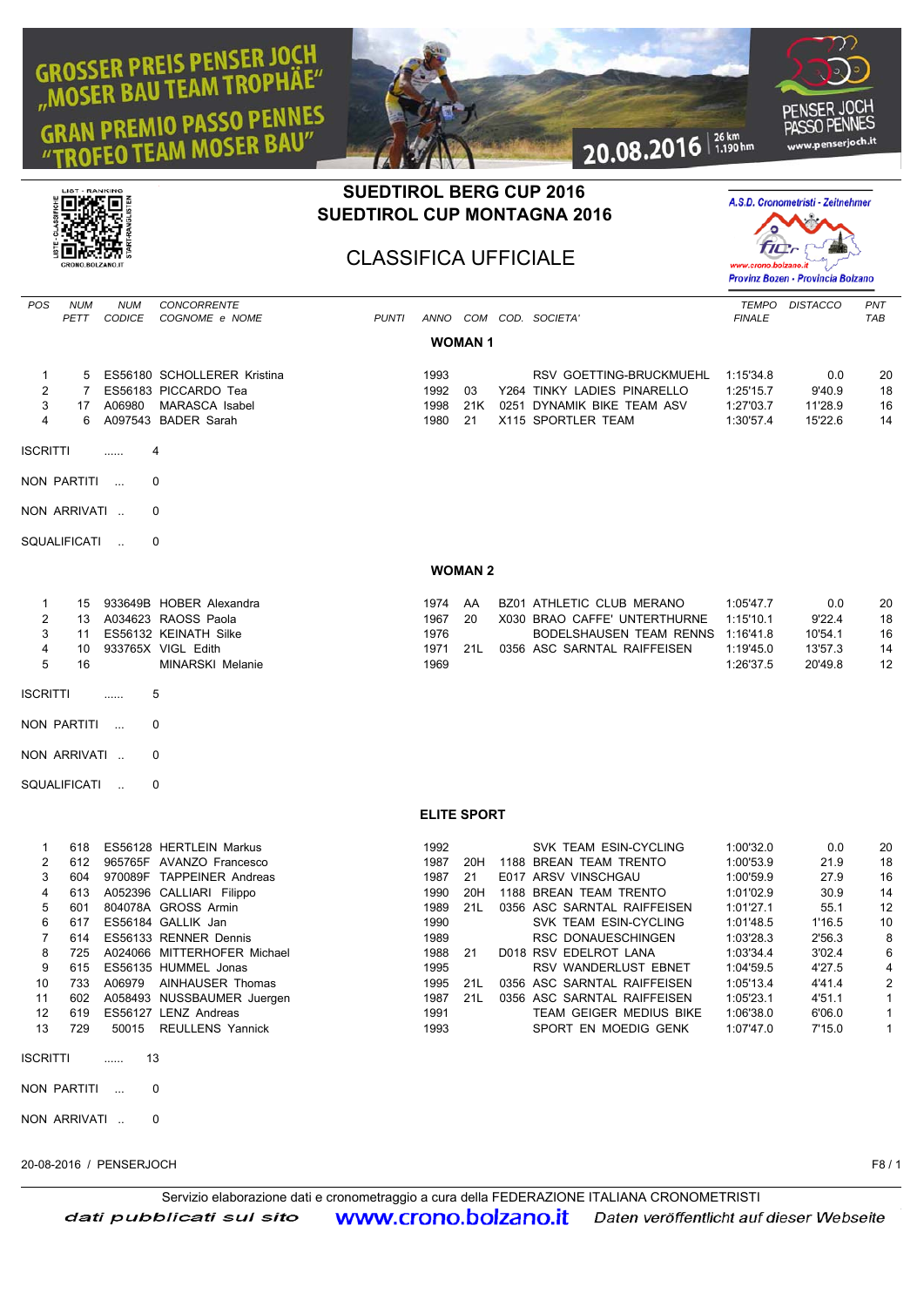| <b>POS</b>      | <b>NUM</b><br>PETT | <b>NUM</b><br><b>CODICE</b> | CONCORRENTE<br>COGNOME e NOME                                 | <b>PUNTI</b> |              |                 | ANNO COM COD. SOCIETA'                              | <b>FINALE</b>          | TEMPO DISTACCO     | PNT<br>TAB                   |
|-----------------|--------------------|-----------------------------|---------------------------------------------------------------|--------------|--------------|-----------------|-----------------------------------------------------|------------------------|--------------------|------------------------------|
|                 | SQUALIFICATI       | $\sim$                      | 0                                                             |              |              |                 |                                                     |                        |                    |                              |
|                 |                    |                             |                                                               |              |              | <b>MASTER 1</b> |                                                     |                        |                    |                              |
| 1               | 623                |                             | 854702A TUMLER Michael                                        |              | 1985         | 20              | X030 BRAO CAFFE' UNTERTHURNE                        | 58'47.4                | 0.0                | 20                           |
| 2               | 633                |                             | ES56179 PINTON Alessandro                                     |              | 1984         |                 | <b>TEAM SOULLIMIT LIOTTO</b>                        | 59'01.0                | 13.6               | 18                           |
| 3               | 626                |                             | A036996 GSCHNITZER Thomas                                     |              | 1984         | 21P             | 1114 POLI. AVI BIKE TEAM                            | 59'22.3                | 34.9               | 16                           |
| 4               | 630                |                             | 524948V TASCHLER Stefan<br>710170K RIGATTI Alessandro         |              | 1982         | 21              | F040 SSV PICHL GSIES RAD                            | 1:02'48.2              | 4'00.8<br>6'15.8   | 14                           |
| 5<br>6          | 629<br>632         |                             | 871678J BEDESCHI Alberto                                      |              | 1984<br>1982 | 20<br>20        | P120 SKATENATEAM BIKE<br>J031 LAPIERRE TEAM TN ALE' | 1:05'03.2<br>1:08'32.3 | 9'44.9             | 12<br>10                     |
| $\overline{7}$  | 627                |                             | 995249H GUFLER Alexander                                      |              | 1983         | 21              | W115 SC MERAN ZORZI KÄLTET.                         | 1:19'35.9              | 20'48.5            | 8                            |
| <b>ISCRITTI</b> |                    | 12<br>.                     |                                                               |              |              |                 |                                                     |                        |                    |                              |
|                 | NON PARTITI        |                             | 5                                                             |              |              |                 |                                                     |                        |                    |                              |
|                 | 620                |                             | A099512 UNTERKALMSTEINER Armin                                |              | 1982         | 21L             | 0356 ASC SARNTAL RAIFFEISEN                         |                        |                    |                              |
|                 | 621                |                             | ES56172 NATALE Manuel                                         |              | 1982         |                 | ARBOE BIKE POINT INNSBR                             |                        |                    |                              |
|                 |                    |                             | 622 627769Q CASNA Loris                                       |              | 1985         | 20              | X030 BRAO CAFFE' UNTERTHURNE                        |                        |                    |                              |
|                 | 624                |                             | 896596B BERGAMO Daniele                                       |              | 1984         | 20              | X030 BRAO CAFFE' UNTERTHURNE                        |                        |                    |                              |
|                 | 625                |                             | 897755S MAGANZINI Paolo                                       |              | 1984         | 20              | L126 ISOLPI RACING TEAM                             |                        |                    |                              |
|                 | NON ARRIVATI       |                             | 0                                                             |              |              |                 |                                                     |                        |                    |                              |
|                 | SQUALIFICATI       | $\sim$                      | 0                                                             |              |              |                 |                                                     |                        |                    |                              |
|                 |                    |                             |                                                               |              |              | <b>MASTER 2</b> |                                                     |                        |                    |                              |
| 1               | 727                |                             | 855544U DEGASPERI Ivan                                        |              | 1981         | 03              | K263 TEAM TODESCO [VR]                              | 1:00'17.3              | 0.0                | 20                           |
| 2               | 645                |                             | ES56138 REUEL Martin                                          |              | 1980         |                 | <b>TEAM KM8</b>                                     | 1:01'51.5              | 1'34.2             | 18                           |
| 3               | 728                |                             | A080245 GOTTARDI Davide                                       |              | 1977         | 20              | W125 A.S.D. FM CYCLING TEAM                         | 1:02'30.7              | 2'13.4             | 16                           |
| 4               | 638                |                             | 922050X LUGGIN Norbert                                        |              | 1978         | 21              | D114 KSV F.F. CYCLING TEAM                          | 1:03'46.3              | 3'29.0             | 14                           |
| 5               | 635                |                             | 797334X ERHARD Alexander                                      |              | 1978         | 21              | E017 ARSV VINSCHGAU                                 | 1:04'13.2              | 3'55.9             | 12                           |
| 6               | 641                |                             | 997912C BORGOGNO Andrea                                       |              | 1979         | 21              | A039 PROFI BIKE TEAM ASD                            | 1:05'17.5              | 5'00.2             | 10                           |
| $\overline{7}$  | 639                |                             | A093909 LUGGIN Werner<br>ES56173 RAMA Nicola                  |              | 1980         | 21              | D114 KSV F.F. CYCLING TEAM                          | 1:06'23.9              | 6'06.6             | 8                            |
| 8<br>9          | 643<br>642         |                             | A053418 DEMANEGA Arno                                         |              | 1980<br>1981 | 21E             | SAN GIOVANNI VERONA<br>1100 REWEL TEXTMARKET TEAM   | 1:07'55.6<br>1:08'45.2 | 7'38.3<br>8'27.9   | 6<br>4                       |
| 10              | 636                |                             | ES56141 OPITZ Tobias                                          |              | 1981         |                 | <b>BAD SCHOERGAU</b>                                | 1:20'42.3              | 20'25.0            | 2                            |
| 11              | 634                |                             | 922505R OBEXER Arnold                                         |              | 1978         | 21L             | 0356 ASC SARNTAL RAIFFEISEN                         | 1:45'48.3              | 45'31.0            | $\mathbf{1}$                 |
| <b>ISCRITTI</b> |                    | 11<br>.                     |                                                               |              |              |                 |                                                     |                        |                    |                              |
|                 | NON PARTITI        |                             | 0                                                             |              |              |                 |                                                     |                        |                    |                              |
|                 |                    |                             | 0                                                             |              |              |                 |                                                     |                        |                    |                              |
|                 | NON ARRIVATI       |                             |                                                               |              |              |                 |                                                     |                        |                    |                              |
|                 | SQUALIFICATI       | $\sim$                      | 0                                                             |              |              |                 |                                                     |                        |                    |                              |
|                 |                    |                             |                                                               |              |              | <b>MASTER 3</b> |                                                     |                        |                    |                              |
| 1               | 663                |                             | 416802Q VARESCO Jarno                                         |              | 1973         | 20              | J031 LAPIERRE TEAM TN ALE'                          | 58'57.0                | 0.0                | 20                           |
| 2               | 655                |                             | 396015R UNTERTHURNER Stephan                                  |              | 1976         | 20              | X030 BRAO CAFFE' UNTERTHURNE                        | 58'57.8                | 0.8                | 18                           |
| 3<br>4          | 662                |                             | ES56149 CANELLA Marco<br>641149R PIXNER Juergen               |              | 1972<br>1974 | 21L             | TEAM DE ROSA SANTINI<br>0356 ASC SARNTAL RAIFFEISEN | 1:01'32.0<br>1:01'58.2 | 2'35.0<br>3'01.2   | 16                           |
| 5               | 648<br>661         |                             | A063134 PICCINA Simone                                        |              | 1975         | 21              | X115 SPORTLER TEAM                                  | 1:03'13.6              | 4'16.6             | 14<br>12                     |
| 6               | 726                |                             | 919661H RESCH Christian                                       |              | 1975         | 21              | K025 DYNAMIC BIKE TEAM ASV                          | 1:03'22.2              | 4'25.2             | 10                           |
| 7               | 665                |                             | A080684 MICH Maurizio                                         |              | 1976         | 20 <sub>D</sub> | 1153 US LITEGOSA ASD                                | 1:03'41.5              | 4'44.5             | 8                            |
| 8               | 652                |                             | A022728 TUTZER Markus                                         |              | 1973         | 21              | Z110 ASC KARDAUN / CARDANO                          | 1:03'57.6              | 5'00.6             | 6                            |
| 9               | 647                |                             | 808495W DALDOSS Michael                                       |              | 1976         | 21              | H010 BIKE CLUB EGNA/NEUMARKT                        | 1:04'24.1              | 5'27.1             | 4                            |
| 10              | 736                |                             | 957784T UNTERPERTINGER Filipp                                 |              | 1972         | 21P             | 1114 POLI. AVI BIKE TEAM                            | 1:07'40.8              | 8'43.8             | $\overline{2}$               |
| 11              | 742                |                             | BAY5218 MEYER Markus                                          |              | 1975         |                 | <b>TSV GAIMERSHEIM</b>                              | 1:07'51.2              | 8'54.2             | $\mathbf{1}$                 |
| 12              | 649                |                             | 787074U HOFER Franz                                           |              | 1973         | 21L             | 0356 ASC SARNTAL RAIFFEISEN                         | 1:10'06.2              | 11'09.2            | $\mathbf{1}$                 |
| 13              | 660                |                             | ES56156 BACHER Egon                                           |              | 1974         |                 | <b>RSV RATSCHINGS</b>                               | 1:11'03.9              | 12'06.9            | 1                            |
| 14<br>15        | 666                |                             | 721042Z OBERKALMSTEINER Hansjorg<br>651 ES56145 PAVONI Cesare |              | 1972<br>1974 | 21<br>06V       | N113 WILD BORN BIKER POWERED<br>R012 A.S.D. AVESANI | 1:21'20.9<br>1:22'09.7 | 22'23.9<br>23'12.7 | $\mathbf{1}$<br>$\mathbf{1}$ |
| 16              |                    |                             | 653 854202D PERATHONER Guenther                               |              | 1972         | 21U             | 0025 ASV RODES GHERDEINA                            | 1:32'25.2              | 33'28.2            | $\mathbf{1}$                 |
|                 |                    |                             |                                                               |              |              |                 |                                                     |                        |                    |                              |

ISCRITTI ...... 16

20-08-2016 / PENSERJOCH F8 / 2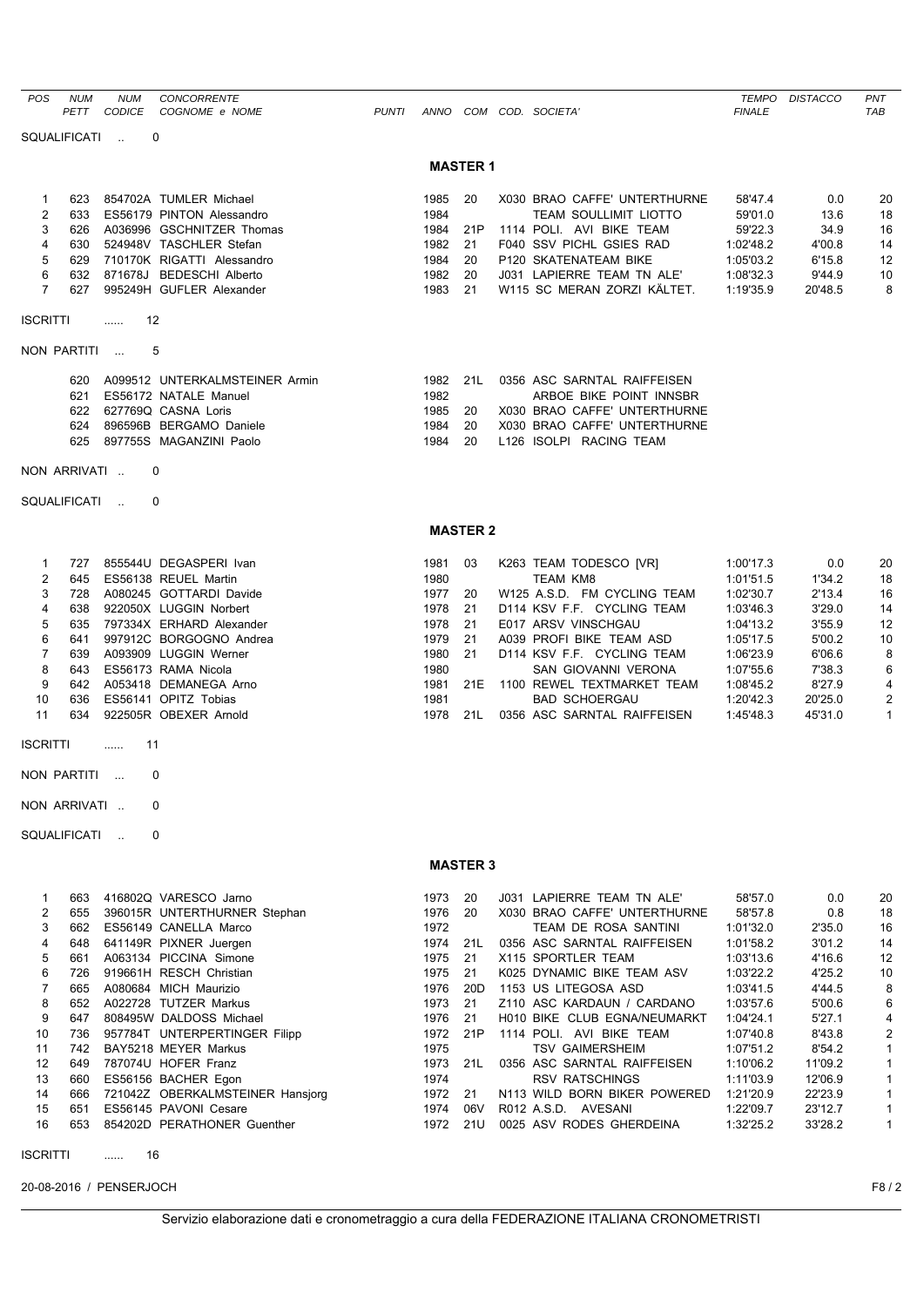*POS NUM NUM CONCORRENTE TEMPO DISTACCO PNT PETT CODICE COGNOME e NOME PUNTI ANNO COM COD. SOCIETA' FINALE TAB*

NON PARTITI ... 0

NON ARRIVATI .. 0

SQUALIFICATI .. 0

## **MASTER 4**

|    | 688 |         | A062898 RIZZI Eduard       | 1971 | AA  |      | X115 SPORTLER TEAM           | 1:01'15.7 | 0.0     | 20 |  |
|----|-----|---------|----------------------------|------|-----|------|------------------------------|-----------|---------|----|--|
| 2  | 674 |         | 897342U APPOLONNI Mario    | 1969 | 20  |      | X030 BRAO CAFFE' UNTERTHURNE | 1:01'36.7 | 21.0    | 18 |  |
| 3  | 683 |         | ES56126 FRAUENSCHUH Thomas | 1971 |     |      | Radsport Stanger KitzbÜ      | 1:01'43.7 | 28.0    | 16 |  |
| 4  | 681 |         | <b>PFATTNER Franz</b>      | 1971 |     |      | Latzfons                     | 1:02'06.7 | 51.0    | 14 |  |
| 5  | 672 |         | 7818357 LADURNER Harald    | 1971 | 05  |      | BZ01 ATHLETIC CLUB MERANO    | 1:02'17.8 | 1'02.1  | 12 |  |
| 6  | 680 |         | 958343R PALLER Martin      | 1968 | 21  |      | D114 KSV F.F. CYCLING TEAM   | 1:05'21.0 | 4'05.3  | 10 |  |
|    | 691 |         | ES56137 HUPF Klaus         | 1969 |     |      | TEAM KM8                     | 1:06'36.3 | 5'20.6  | 8  |  |
| 8  | 689 |         | ES56178 STEGER Werner      | 1969 |     |      | <b>SSV TAUFERS</b>           | 1:06'37.5 | 5'21.8  | 6  |  |
| 9  | 677 |         | A057437 MARASCA Oskar      | 1970 | 21K | 0251 | DYNAMIK BIKE TEAM ASV        | 1:06'43.6 | 5'27.9  | 4  |  |
| 10 | 678 |         | 895269H PELLEGRINI Luca    | 1969 | 21  |      | Y003 GS ALTO ADIGE ASD       | 1:07'03.6 | 5'47.9  | 2  |  |
| 11 | 670 |         | ES56151 THURNER Roland     | 1968 | 05B |      | BZ01 ASV JENESIEN SOLTNFLITZ | 1:07'06.1 | 5'50.4  |    |  |
| 12 | 737 | A6982   | KIRCHLER Gerhard           | 1968 |     |      |                              | 1:07'51.6 | 6'35.9  |    |  |
| 13 | 673 |         | ES56182 SACCOMAN Roberto   | 1970 | 05  |      | BZ01 ATHLETIC CLUB MERANO    | 1:10'01.4 | 8'45.7  |    |  |
| 14 | 684 |         | 892066N BERNARD Manfred    | 1970 | 21E |      | 1100 REWEL TEXTMARKET TEAM   | 1:10'51.8 | 9'36.1  |    |  |
| 15 | 685 | 892075P | <b>BERNARD</b> Josef       | 1970 | 21E |      | 1100 REWEL TEXTMARKET TEAM   | 1:11'22.1 | 10'06.4 |    |  |
| 16 | 669 |         | A044033 NIEDEREGGER Markus | 1969 | 21  |      | E017 ARSV VINSCHGAU          | 1:12'07.1 | 10'51.4 |    |  |
| 17 | 676 |         | 885334Q BEATRICI Luigi     | 1967 | 20  | X030 | BRAO CAFFE' UNTERTHURNE      | 1:12'56.1 | 11'40.4 |    |  |
| 18 | 686 |         | ES55635 PETER Karl Roland  | 1968 |     |      | RSV SEEROSE FRIEDRICHHA      | 1:15'39.4 | 14'23.7 |    |  |
| 19 | 679 |         | ES56148 THURNER Peter      | 1970 |     |      | <b>HOBBYFAHRER</b>           | 1:15'54.9 | 14'39.2 |    |  |
| 20 | 731 |         | A04942 FLARER Stephan      | 1971 | 21  |      | <b>BAD SCHOERGAU</b>         | 1:16'23.2 | 15'07.5 |    |  |
|    |     |         |                            |      |     |      |                              |           |         |    |  |

ISCRITTI ...... 20

NON PARTITI ... 0

NON ARRIVATI .. 0

SQUALIFICATI .. 0

| 1  | 704 |         | A062904 PILO Stefano       |
|----|-----|---------|----------------------------|
| 2  | 699 |         | 892071K KOFLER Andreas     |
| 3  | 696 | FS56176 | <b>BAZZANELLA Mario</b>    |
| 4  | 703 |         | 980928X BOVO Giuseppe      |
| 5  | 694 |         | ES56152 PLATTNER Andreas   |
| 6  | 730 |         | <b>RIFGI FR Valentin</b>   |
| 7  | 734 |         | 868039A PROSSLINER Walter  |
| 8  | 692 |         | 852671G THURNER Frich Karl |
| 9  | 707 |         | 870774M CARESIA Patrizio   |
| 10 | 700 | A008675 | <b>DEGIAMPIETRO Grazia</b> |
| 11 | 697 |         | ES56146 ZOZIN Helmuth      |
| 12 | 732 | A04941  | <b>INNEREBNER Alfons</b>   |
| 13 | 702 |         | ES56181 SCHOLLERER Georg   |
| 14 | 693 | 984680T | <b>GROSS Manfred</b>       |
| 15 | 705 |         | ES56142 ABELE Marcus       |

ISCRITTI ...... 16

NON PARTITI ... 1

NON ARRIVATI .. 0

SQUALIFICATI .. 0

**MASTER 5**

|                 | 704 |        | A062904 PILO Stefano          | 1965 | 21  | X115 SPORTLER TEAM                      | 1:01'53.4 | 0.0     | 20 |
|-----------------|-----|--------|-------------------------------|------|-----|-----------------------------------------|-----------|---------|----|
| $\mathcal{P}$   | 699 |        | 892071K KOFLER Andreas        | 1966 | -21 | K025 DYNAMIC BIKE TEAM ASV              | 1:02'42.0 | 48.6    | 18 |
| 3               | 696 |        | ES56176 BAZZANELLA Mario      | 1966 | 05  | BZ01 ATHLETIC CLUB MERANO               | 1:04'08.0 | 2'14.6  | 16 |
| 4               | 703 |        | 980928X BOVO Giuseppe         | 1965 | -01 | B <sub>159</sub> SILMAX X-BIONIC RACING | 1:05'09.2 | 3'15.8  | 14 |
| 5               | 694 |        | ES56152 PLATTNER Andreas      | 1966 | 05  | BZ01 ASV JENESIEN SOLTNFLITZ            | 1:05'16.3 | 3'22.9  | 12 |
| 6               | 730 |        | <b>RIEGLER Valentin</b>       | 1966 | 21  | Q111 CAMIN BIKE TEAM ASD                | 1:05'35.3 | 3'41.9  | 10 |
|                 | 734 |        | 868039A PROSSLINER Walter     | 1962 | 21K | 0251 DYNAMIK BIKE TEAM ASV              | 1:12'05.5 | 10'12.1 | 8  |
| 8               | 692 |        | 852671G THURNER Erich Karl    | 1964 | 21L | 0356 ASC SARNTAL RAIFFEISEN             | 1:13'24.7 | 11'31.3 | 6  |
| 9               | 707 |        | 870774M CARESIA Patrizio      | 1964 | 20  | D115 US LITEGOSA ASD                    | 1:14'00.1 | 12'06.7 | 4  |
| 10              | 700 |        | A008675 DEGIAMPIETRO Graziano | 1964 | 20  | V034 RACING TEAM FIEMME E FA            | 1:15'55.9 | 14'02.5 | 2  |
| 11              | 697 |        | ES56146 ZOZIN Helmuth         | 1964 | -21 | <b>BAD SCHOERGAU</b>                    | 1:16'26.4 | 14'33.0 | 1  |
| 12 <sup>2</sup> | 732 | A04941 | <b>INNEREBNER Alfons</b>      | 1962 | 21L | 0356 ASC SARNTAL RAIFFEISEN             | 1:17'27.7 | 15'34.3 |    |
| 13              | 702 |        | ES56181 SCHOLLERER Georg      | 1962 |     | RSV GOETTING-BRUCKMUEHL                 | 1:20'18.4 | 18'25.0 | 1  |
| 14              | 693 |        | 984680T GROSS Manfred         | 1962 | 21L | 0356 ASC SARNTAL RAIFFEISEN             | 1:20'27.0 | 18'33.6 |    |
| 15              | 705 |        | ES56142 ABELE Marcus          | 1966 | 21  | <b>BAD SCHOERGAU</b>                    | 1:28'47.3 | 26'53.9 |    |
|                 |     |        |                               |      |     |                                         |           |         |    |

701 892724N WIEDENHOFER Ulrich 1966 21E 1100 REWEL TEXTMARKET TEAM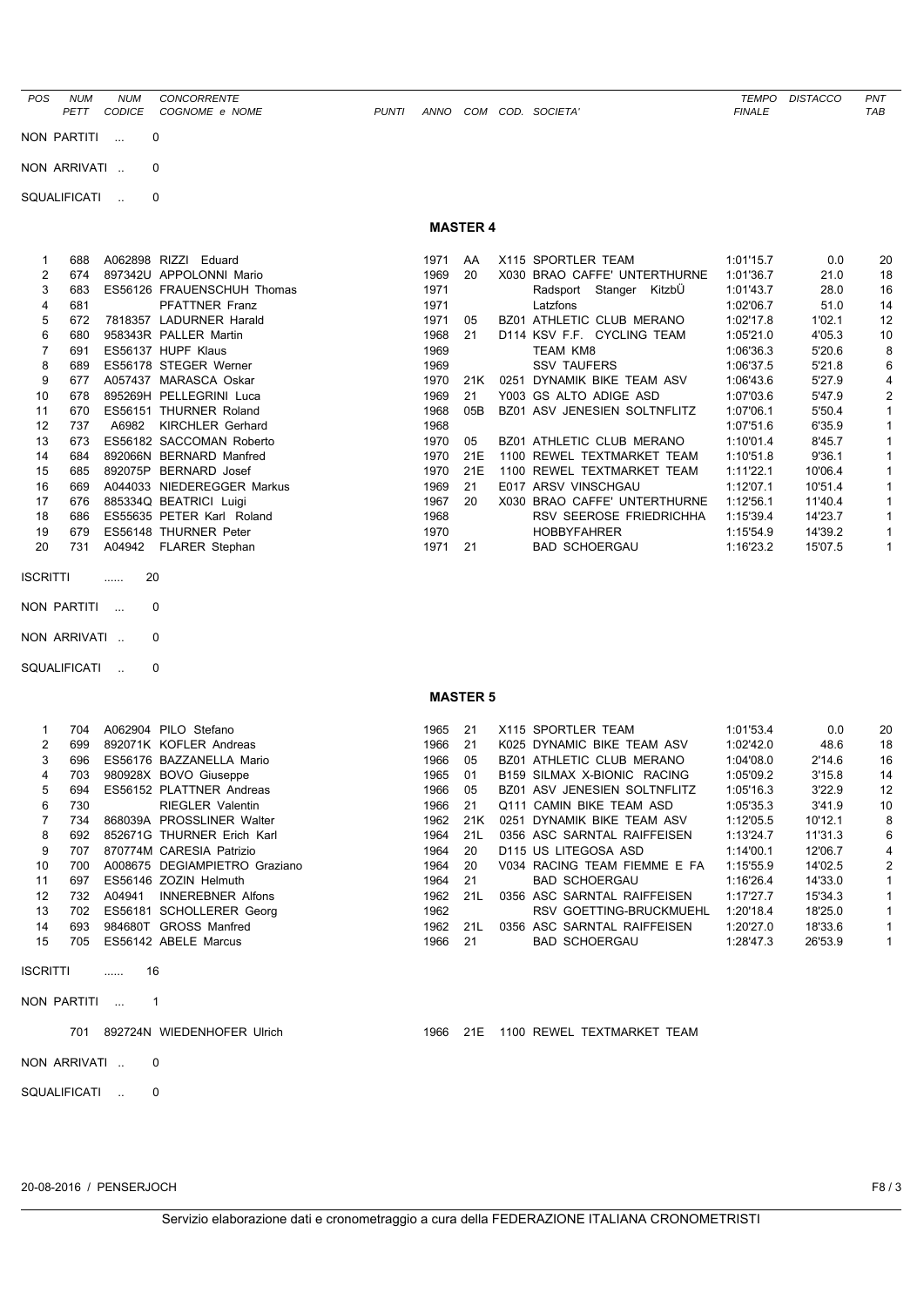| POS                     | <b>NUM</b>   | <b>NUM</b>              | CONCORRENTE                                         |              |              |                  |                                                            | <b>TEMPO</b>           | <b>DISTACCO</b>    | PNT        |
|-------------------------|--------------|-------------------------|-----------------------------------------------------|--------------|--------------|------------------|------------------------------------------------------------|------------------------|--------------------|------------|
|                         | PETT         | <b>CODICE</b>           | COGNOME e NOME                                      | <b>PUNTI</b> |              |                  | ANNO COM COD. SOCIETA'                                     | <b>FINALE</b>          |                    | <b>TAB</b> |
|                         |              |                         |                                                     |              |              | <b>MASTER 6</b>  |                                                            |                        |                    |            |
| $\mathbf{1}$            | 712          |                         | 391672B DELLAGIACOMA Piergiorgio                    |              | 1959         | 20               | X030 BRAO CAFFE' UNTERTHURNE                               | 1:02'16.0              | 0.0                | 20         |
| $\overline{\mathbf{c}}$ | 713          |                         | ES56125 WEBBER Gabriele                             |              | 1960         | 05               | TN01 CC ROTALIANO                                          | 1:03'04.8              | 48.8               | 18         |
| 3<br>4                  | 739<br>715   |                         | 847590X BERNARD Nikolaus<br>894941J LAGEDER Theodor |              | 1958<br>1960 | 21K<br>21E       | 0251 DYNAMIK BIKE TEAM ASV<br>1100 REWEL TEXTMARKET TEAM   | 1:07'22.9<br>1:09'45.1 | 5'06.9<br>7'29.1   | 16<br>14   |
| 5                       | 710          |                         | ES56186 MOLL Markus                                 |              | 1961         |                  | ARBOE BIKE POINT INNSBR                                    | 1:11'41.9              | 9'25.9             | 12         |
| 6                       | 741          |                         | 602160J ROVERSELLI Sergio                           |              | 1960         | 02               | L103 77 GUIDIZZOLO                                         | 1:11'45.6              | 9'29.6             | 10         |
| $\overline{7}$          | 711          |                         | ES56150 HUBER Peter                                 |              | 1959         | 05               | BZ01 ASV JENESIEN SOLTNFLITZ                               | 1:14'13.0              | 11'57.0            | 8          |
| 8                       | 714          |                         | A094527 THALER Hermann                              |              | 1961         | 21D              | 0188 RV EDELROT LANA                                       | 1:32'20.9              | 30'04.9            | 6          |
| <b>ISCRITTI</b>         |              | .                       | 8                                                   |              |              |                  |                                                            |                        |                    |            |
| NON PARTITI             |              |                         | $\mathbf 0$                                         |              |              |                  |                                                            |                        |                    |            |
|                         | NON ARRIVATI |                         | 0                                                   |              |              |                  |                                                            |                        |                    |            |
|                         | SQUALIFICATI | $\sim$                  | $\mathbf 0$                                         |              |              |                  |                                                            |                        |                    |            |
|                         |              |                         |                                                     |              |              | <b>MASTER 7</b>  |                                                            |                        |                    |            |
| 1                       | 720          |                         | 905026K VIGL Alois                                  |              | 1953         | 21E              | 1100 REWEL TEXTMARKET TEAM                                 | 1:02'20.4              | 0.0                | 20         |
| $\overline{2}$          | 735          |                         | 871068A PALMA Richard                               |              | 1955         | 21K              | 0251 DYNAMIK BIKE TEAM ASV                                 | 1:08'34.5              | 6'14.1             | 18         |
| 3                       | 719          |                         | 480584J DEMETZ Guido                                |              | 1954         | 21U              | 0025 ASV RODES GHERDEINA                                   | 1:21'59.3              | 19'38.9            | 16         |
| $\overline{4}$          | 717          |                         | ES56185 MAYREGGER Guenther                          |              | 1956         |                  | ARBOE RTC INNTAL                                           | 1:42'35.0              | 40'14.6            | 14         |
| <b>ISCRITTI</b>         |              | .                       | 5                                                   |              |              |                  |                                                            |                        |                    |            |
|                         | NON PARTITI  |                         | $\mathbf{1}$                                        |              |              |                  |                                                            |                        |                    |            |
|                         | 718          |                         | 334810Y KOCH Alois                                  |              | 1953 21      |                  | E017 ARSV VINSCHGAU                                        |                        |                    |            |
|                         | NON ARRIVATI |                         | $\mathbf 0$                                         |              |              |                  |                                                            |                        |                    |            |
|                         | SQUALIFICATI |                         | 0                                                   |              |              |                  |                                                            |                        |                    |            |
|                         |              |                         |                                                     |              |              | <b>MASTER 8</b>  |                                                            |                        |                    |            |
| $\mathbf{1}$            |              |                         | 740 877144Z GIALDINI Ruggero                        |              | 1950         | 02               | L103 77 GUIDIZZOLO                                         | 1:09'45.9              | 0.0                | 20         |
| $\overline{2}$          | 723          |                         | ES56124 COMI Adriano                                |              | 1949         |                  | CS09 CIRC. AZIEND. CASSA RIS                               | 1:15'25.5              | 5'39.6             | 18         |
| 3                       | 738          | A06983                  | <b>HOFER Christian</b>                              |              | 1944         | 21L              | 0356 ASC SARNTAL RAIFFEISEN                                | 1:24'58.0              | 15'12.1            | 16         |
| 4                       | 724          |                         | A052814 SOZZI Silvano                               |              | 1941         | 21               | A100 ZANOLINI BIKE TEAM ASD                                | 2:26'28.6              | 1:16'42.7          | 14         |
| <b>ISCRITTI</b>         |              |                         | 4                                                   |              |              |                  |                                                            |                        |                    |            |
|                         | NON PARTITI  | $\sim$                  | 0                                                   |              |              |                  |                                                            |                        |                    |            |
| NON ARRIVATI            |              |                         | 0                                                   |              |              |                  |                                                            |                        |                    |            |
|                         | SQUALIFICATI | $\sim$ $\sim$           | $\mathbf 0$                                         |              |              |                  |                                                            |                        |                    |            |
|                         |              |                         |                                                     |              |              | <b>FEMMINILE</b> |                                                            |                        |                    |            |
| $\mathbf{1}$            | 15           |                         | 933649B HOBER Alexandra                             |              | 1974         | AA               | BZ01 ATHLETIC CLUB MERANO                                  | 1:05'47.7              | 0.0                | 20         |
| $\overline{2}$          |              |                         | 13 A034623 RAOSS Paola                              |              | 1967         | 20               | X030 BRAO CAFFE' UNTERTHURNE                               | 1:15'10.1              | 9'22.4             | 18         |
| 3                       | 5            |                         | ES56180 SCHOLLERER Kristina                         |              | 1993         |                  | RSV GOETTING-BRUCKMUEHL                                    | 1:15'34.8              | 9'47.1             | 16         |
| 4                       | 11           |                         | ES56132 KEINATH Silke                               |              | 1976         |                  | <b>BODELSHAUSEN TEAM RENNS</b>                             | 1:16'41.8              | 10'54.1            | 14         |
| 5<br>6                  | 10<br>7      |                         | 933765X VIGL Edith<br>ES56183 PICCARDO Tea          |              | 1971<br>1992 | 21L<br>03        | 0356 ASC SARNTAL RAIFFEISEN<br>Y264 TINKY LADIES PINARELLO | 1:19'45.0<br>1:25'15.7 | 13'57.3<br>19'28.0 | 12<br>10   |
| $\overline{7}$          | 16           |                         | <b>MINARSKI Melanie</b>                             |              | 1969         |                  |                                                            | 1:26'37.5              | 20'49.8            | 8          |
| 8                       | 17           | A06980                  | MARASCA Isabel                                      |              | 1998         | 21K              | 0251 DYNAMIK BIKE TEAM ASV                                 | 1:27'03.7              | 21'16.0            | 6          |
| 9                       | 6            |                         | A097543 BADER Sarah                                 |              | 1980         | 21               | X115 SPORTLER TEAM                                         | 1:30'57.4              | 25'09.7            | 4          |
| <b>ISCRITTI</b>         |              |                         | 9                                                   |              |              |                  |                                                            |                        |                    |            |
|                         | NON PARTITI  | $\sim$                  | $\mathbf 0$                                         |              |              |                  |                                                            |                        |                    |            |
|                         | NON ARRIVATI |                         | 0                                                   |              |              |                  |                                                            |                        |                    |            |
|                         |              | 20-08-2016 / PENSERJOCH |                                                     |              |              |                  |                                                            |                        |                    | F8/4       |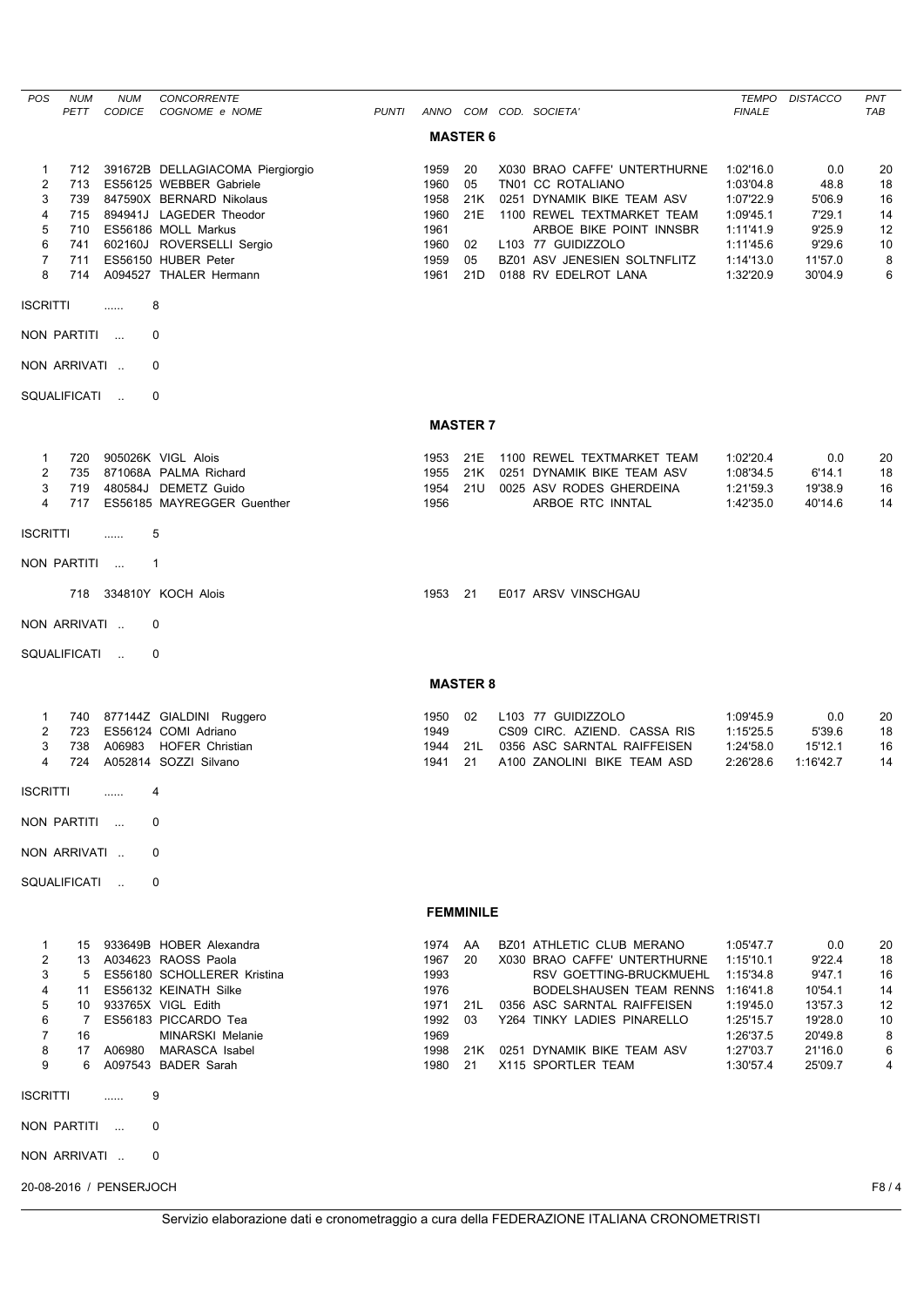*POS NUM NUM CONCORRENTE TEMPO DISTACCO PNT PETT CODICE COGNOME* e NOME

SQUALIFICATI .. 0

|  |  |  |  |  | UNTI ANNO COM COD. SOCIETA' |  |
|--|--|--|--|--|-----------------------------|--|
|--|--|--|--|--|-----------------------------|--|

## **MASCHILE**

| 1  | 623 |                         | 854702A TUMLER Michael           | 1985 | 20              | X030 BRAO CAFFE' UNTERTHURNE | 58'47.4   | 0.0     | 20             |
|----|-----|-------------------------|----------------------------------|------|-----------------|------------------------------|-----------|---------|----------------|
| 2  | 663 |                         | 416802Q VARESCO Jarno            | 1973 | 20              | J031 LAPIERRE TEAM TN ALE'   | 58'57.0   | 9.6     | 18             |
| 3  | 655 |                         | 396015R UNTERTHURNER Stephan     | 1976 | 20              | X030 BRAO CAFFE' UNTERTHURNE | 58'57.8   | 10.4    | 16             |
| 4  | 633 |                         | ES56179 PINTON Alessandro        | 1984 |                 | TEAM SOULLIMIT LIOTTO        | 59'01.0   | 13.6    | 14             |
| 5  | 626 |                         | A036996 GSCHNITZER Thomas        | 1984 | 21P             | 1114 POLI. AVI BIKE TEAM     | 59'22.3   | 34.9    | 12             |
| 6  | 727 |                         | 855544U DEGASPERI Ivan           | 1981 | 03              | K263 TEAM TODESCO [VR]       | 1:00'17.3 | 1'29.9  | 10             |
| 7  | 618 |                         | ES56128 HERTLEIN Markus          | 1992 |                 | SVK TEAM ESIN-CYCLING        | 1:00'32.0 | 1'44.6  | 8              |
| 8  | 612 |                         | 965765F AVANZO Francesco         | 1987 | 20H             | 1188 BREAN TEAM TRENTO       | 1:00'53.9 | 2'06.5  | 6              |
| 9  | 604 |                         | 970089F TAPPEINER Andreas        | 1987 | 21              | E017 ARSV VINSCHGAU          | 1:00'59.9 | 2'12.5  | 4              |
| 10 | 613 |                         | A052396 CALLIARI Filippo         | 1990 | 20H             | 1188 BREAN TEAM TRENTO       | 1:01'02.9 | 2'15.5  | $\overline{2}$ |
| 11 | 688 |                         | A062898 RIZZI Eduard             | 1971 | AA              | X115 SPORTLER TEAM           | 1:01'15.7 | 2'28.3  | $\mathbf{1}$   |
| 12 | 601 |                         | 804078A GROSS Armin              | 1989 | 21L             | 0356 ASC SARNTAL RAIFFEISEN  | 1:01'27.1 | 2'39.7  | 1              |
| 13 | 662 |                         | ES56149 CANELLA Marco            | 1972 |                 | TEAM DE ROSA SANTINI         | 1:01'32.0 | 2'44.6  | 1              |
| 14 | 674 |                         | 897342U APPOLONNI Mario          | 1969 | 20              | X030 BRAO CAFFE' UNTERTHURNE | 1:01'36.7 | 2'49.3  | 1              |
| 15 | 683 |                         | ES56126 FRAUENSCHUH Thomas       | 1971 |                 | Radsport Stanger KitzbU      | 1:01'43.7 | 2'56.3  | $\mathbf{1}$   |
| 16 | 617 |                         | ES56184 GALLIK Jan               | 1990 |                 | SVK TEAM ESIN-CYCLING        | 1:01'48.5 | 3'01.1  | $\mathbf{1}$   |
| 17 | 645 |                         | ES56138 REUEL Martin             | 1980 |                 | <b>TEAM KM8</b>              | 1:01'51.5 | 3'04.1  | 1              |
| 18 | 704 |                         | A062904 PILO Stefano             | 1965 | 21              | X115 SPORTLER TEAM           | 1:01'53.4 | 3'06.0  | 1              |
| 19 | 648 |                         | 641149R PIXNER Juergen           | 1974 | 21L             | 0356 ASC SARNTAL RAIFFEISEN  | 1:01'58.2 | 3'10.8  | 1              |
| 20 | 681 |                         | <b>PFATTNER Franz</b>            | 1971 |                 | Latzfons                     | 1:02'06.7 | 3'19.3  | $\mathbf{1}$   |
| 21 | 712 |                         | 391672B DELLAGIACOMA Piergiorgio | 1959 | 20              | X030 BRAO CAFFE' UNTERTHURNE | 1:02'16.0 | 3'28.6  | 1              |
| 22 | 672 |                         | 7818357 LADURNER Harald          | 1971 | 05              | BZ01 ATHLETIC CLUB MERANO    | 1:02'17.8 | 3'30.4  | 1              |
| 23 | 720 |                         | 905026K VIGL Alois               | 1953 | 21E             | 1100 REWEL TEXTMARKET TEAM   | 1:02'20.4 | 3'33.0  | $\mathbf{1}$   |
| 24 | 728 |                         | A080245 GOTTARDI Davide          | 1977 | 20              | W125 A.S.D. FM CYCLING TEAM  | 1:02'30.7 | 3'43.3  | $\mathbf{1}$   |
| 25 | 699 |                         |                                  | 1966 | 21              |                              |           | 3'54.6  | 1              |
|    |     |                         | 892071K KOFLER Andreas           |      |                 | K025 DYNAMIC BIKE TEAM ASV   | 1:02'42.0 |         |                |
| 26 | 630 |                         | 524948V TASCHLER Stefan          | 1982 | 21              | F040 SSV PICHL GSIES RAD     | 1:02'48.2 | 4'00.8  | 1              |
| 27 | 713 |                         | ES56125 WEBBER Gabriele          | 1960 | 05              | TN01 CC ROTALIANO            | 1:03'04.8 | 4'17.4  | 1              |
| 28 | 661 |                         | A063134 PICCINA Simone           | 1975 | 21              | X115 SPORTLER TEAM           | 1:03'13.6 | 4'26.2  | 1              |
| 29 | 726 |                         | 919661H RESCH Christian          | 1975 | 21              | K025 DYNAMIC BIKE TEAM ASV   | 1:03'22.2 | 4'34.8  | 1              |
| 30 | 614 |                         | ES56133 RENNER Dennis            | 1989 |                 | RSC DONAUESCHINGEN           | 1:03'28.3 | 4'40.9  | 1              |
| 31 | 725 |                         | A024066 MITTERHOFER Michael      | 1988 | 21              | D018 RSV EDELROT LANA        | 1:03'34.4 | 4'47.0  | $\mathbf{1}$   |
| 32 | 665 |                         | A080684 MICH Maurizio            | 1976 | 20 <sub>D</sub> | 1153 US LITEGOSA ASD         | 1:03'41.5 | 4'54.1  | 1              |
| 33 | 638 |                         | 922050X LUGGIN Norbert           | 1978 | 21              | D114 KSV F.F. CYCLING TEAM   | 1:03'46.3 | 4'58.9  | 1              |
| 34 | 652 |                         | A022728 TUTZER Markus            | 1973 | 21              | Z110 ASC KARDAUN / CARDANO   | 1:03'57.6 | 5'10.2  | 1              |
| 35 | 696 |                         | ES56176 BAZZANELLA Mario         | 1966 | 05              | BZ01 ATHLETIC CLUB MERANO    | 1:04'08.0 | 5'20.6  | 1              |
| 36 | 635 |                         | 797334X ERHARD Alexander         | 1978 | 21              | E017 ARSV VINSCHGAU          | 1:04'13.2 | 5'25.8  | $\mathbf{1}$   |
| 37 | 647 |                         | 808495W DALDOSS Michael          | 1976 | 21              | H010 BIKE CLUB EGNA/NEUMARKT | 1:04'24.1 | 5'36.7  | 1              |
| 38 | 615 |                         | ES56135 HUMMEL Jonas             | 1995 |                 | RSV WANDERLUST EBNET         | 1:04'59.5 | 6'12.1  | 1              |
| 39 | 629 |                         | 710170K RIGATTI Alessandro       | 1984 | 20              | P120 SKATENATEAM BIKE        | 1:05'03.2 | 6'15.8  | $\mathbf{1}$   |
| 40 | 703 |                         | 980928X BOVO Giuseppe            | 1965 | 01              | B159 SILMAX X-BIONIC RACING  | 1:05'09.2 | 6'21.8  | $\mathbf{1}$   |
| 41 | 733 |                         | A06979 AINHAUSER Thomas          | 1995 | 21L             | 0356 ASC SARNTAL RAIFFEISEN  | 1:05'13.4 | 6'26.0  | 1              |
| 42 | 694 |                         | ES56152 PLATTNER Andreas         | 1966 | 05              | BZ01 ASV JENESIEN SOLTNFLITZ | 1:05'16.3 | 6'28.9  | 1              |
| 43 | 641 |                         | 997912C BORGOGNO Andrea          | 1979 | 21              | A039 PROFI BIKE TEAM ASD     | 1:05'17.5 | 6'30.1  | 1              |
| 44 | 680 |                         | 958343R PALLER Martin            | 1968 | 21              | D114 KSV F.F. CYCLING TEAM   | 1:05'21.0 | 6'33.6  | $\mathbf{1}$   |
| 45 | 602 |                         | A058493 NUSSBAUMER Juergen       | 1987 | 21L             | 0356 ASC SARNTAL RAIFFEISEN  | 1:05'23.1 | 6'35.7  | $\mathbf{1}$   |
| 46 | 730 |                         | <b>RIEGLER Valentin</b>          | 1966 | 21              | Q111 CAMIN BIKE TEAM ASD     | 1:05'35.3 | 6'47.9  | 1              |
| 47 | 639 |                         | A093909 LUGGIN Werner            | 1980 | 21              | D114 KSV F.F. CYCLING TEAM   | 1:06'23.9 | 7'36.5  | 1              |
| 48 | 691 |                         | ES56137 HUPF Klaus               | 1969 |                 | <b>TEAM KM8</b>              | 1:06'36.3 | 7'48.9  | 1              |
| 49 | 689 |                         | ES56178 STEGER Werner            | 1969 |                 | <b>SSV TAUFERS</b>           | 1:06'37.5 | 7'50.1  | 1              |
| 50 | 619 |                         | ES56127 LENZ Andreas             | 1991 |                 | TEAM GEIGER MEDIUS BIKE      | 1:06'38.0 | 7'50.6  | 1              |
| 51 | 677 |                         | A057437 MARASCA Oskar            | 1970 | 21K             | 0251 DYNAMIK BIKE TEAM ASV   | 1:06'43.6 | 7'56.2  | 1              |
| 52 | 678 |                         | 895269H PELLEGRINI Luca          | 1969 | 21              | Y003 GS ALTO ADIGE ASD       | 1:07'03.6 | 8'16.2  | 1              |
| 53 | 670 |                         | ES56151 THURNER Roland           | 1968 | 05B             | BZ01 ASV JENESIEN SOLTNFLITZ | 1:07'06.1 | 8'18.7  | 1              |
| 54 | 739 |                         | 847590X BERNARD Nikolaus         | 1958 | 21K             | 0251 DYNAMIK BIKE TEAM ASV   | 1:07'22.9 | 8'35.5  | 1              |
| 55 | 736 |                         | 957784T UNTERPERTINGER Filipp    | 1972 | 21P             | 1114 POLI. AVI BIKE TEAM     | 1:07'40.8 | 8'53.4  | 1              |
| 56 | 729 |                         | 50015 REULLENS Yannick           | 1993 |                 | SPORT EN MOEDIG GENK         | 1:07'47.0 | 8'59.6  | 1              |
| 57 | 742 |                         | BAY5218 MEYER Markus             | 1975 |                 | <b>TSV GAIMERSHEIM</b>       | 1:07'51.2 | 9'03.8  | 1              |
| 58 | 737 | A6982                   | <b>KIRCHLER Gerhard</b>          | 1968 |                 |                              | 1:07'51.6 | 9'04.2  | 1              |
| 59 | 643 |                         | ES56173 RAMA Nicola              | 1980 |                 | SAN GIOVANNI VERONA          | 1:07'55.6 | 9'08.2  | 1              |
| 60 | 632 |                         | 871678J BEDESCHI Alberto         | 1982 | 20              | J031 LAPIERRE TEAM TN ALE'   | 1:08'32.3 | 9'44.9  | 1              |
| 61 | 735 |                         | 871068A PALMA Richard            | 1955 | 21K             | 0251 DYNAMIK BIKE TEAM ASV   | 1:08'34.5 | 9'47.1  | 1              |
| 62 | 642 |                         | A053418 DEMANEGA Arno            | 1981 | 21E             | 1100 REWEL TEXTMARKET TEAM   | 1:08'45.2 | 9'57.8  | 1              |
| 63 | 715 |                         | 894941J LAGEDER Theodor          | 1960 | 21E             | 1100 REWEL TEXTMARKET TEAM   | 1:09'45.1 | 10'57.7 | 1              |
| 64 | 740 |                         | 877144Z GIALDINI Ruggero         | 1950 | 02              | L103 77 GUIDIZZOLO           | 1:09'45.9 | 10'58.5 | $\mathbf{1}$   |
| 65 | 673 |                         | ES56182 SACCOMAN Roberto         | 1970 | 05              | BZ01 ATHLETIC CLUB MERANO    | 1:10'01.4 | 11'14.0 | $\mathbf{1}$   |
|    |     |                         |                                  |      |                 |                              |           |         |                |
|    |     | 20-08-2016 / PENSERJOCH |                                  |      |                 |                              |           |         | F8/5           |